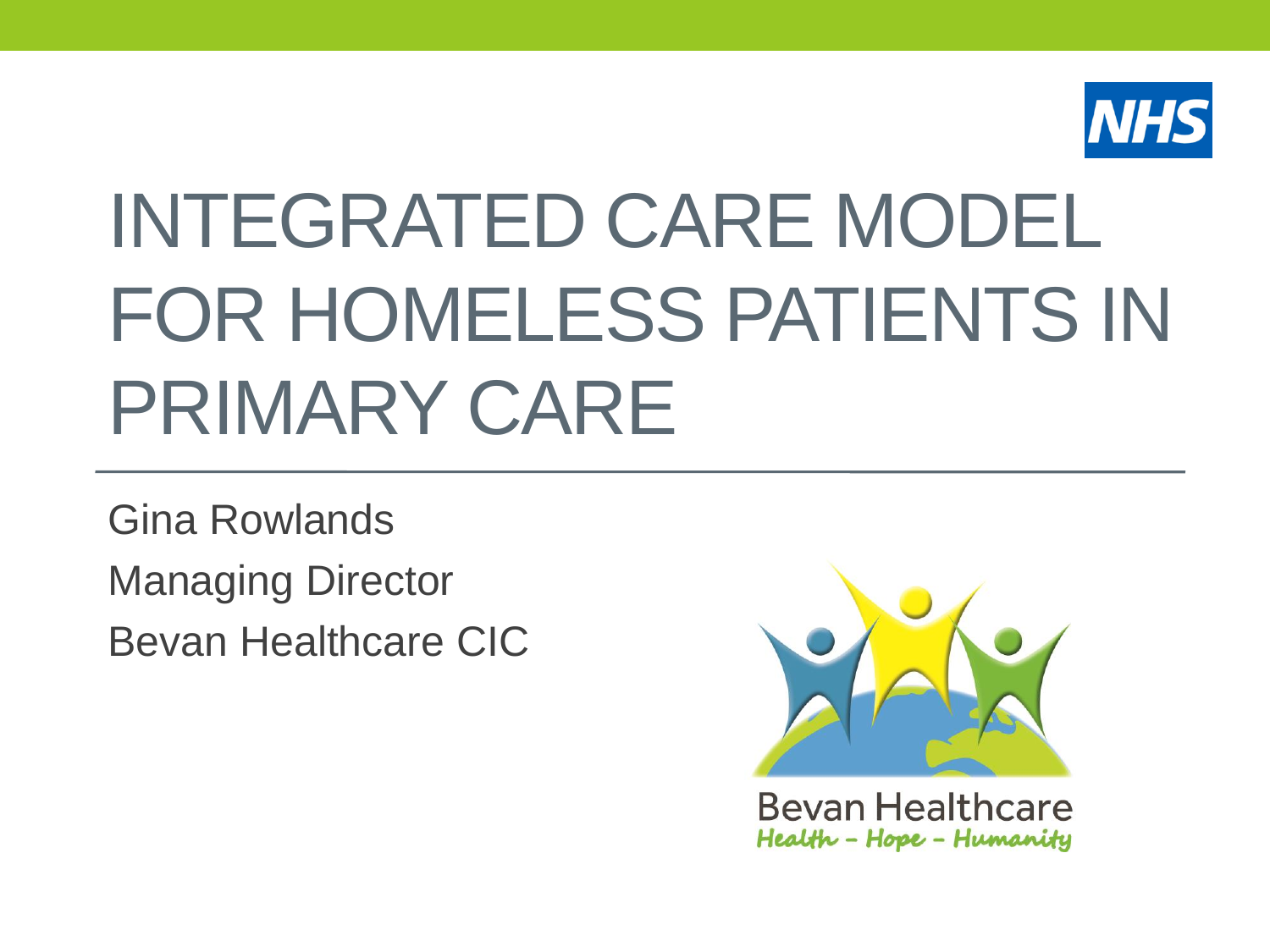# Bevan Healthcare CIC

- District-wide GP for homeless, asylum seekers and refugees
- Practice opened in 2003 with a PMS contract
- NHS reform 2010 Right to Request Scheme
- September 2011 Bevan Healthcare CIC
- 5 year APMS contract, renewed 2017
- Contract with Home Office for refugee resettlement (VPRS/GPP)
- CIC model gives freedom to innovate and respond to new opportunities
- Business and service has grown by 300%
- 6500+ patients across Leeds & Bradford
- Locally and Nationally recognised to have an excellent reputation in the field of inclusion health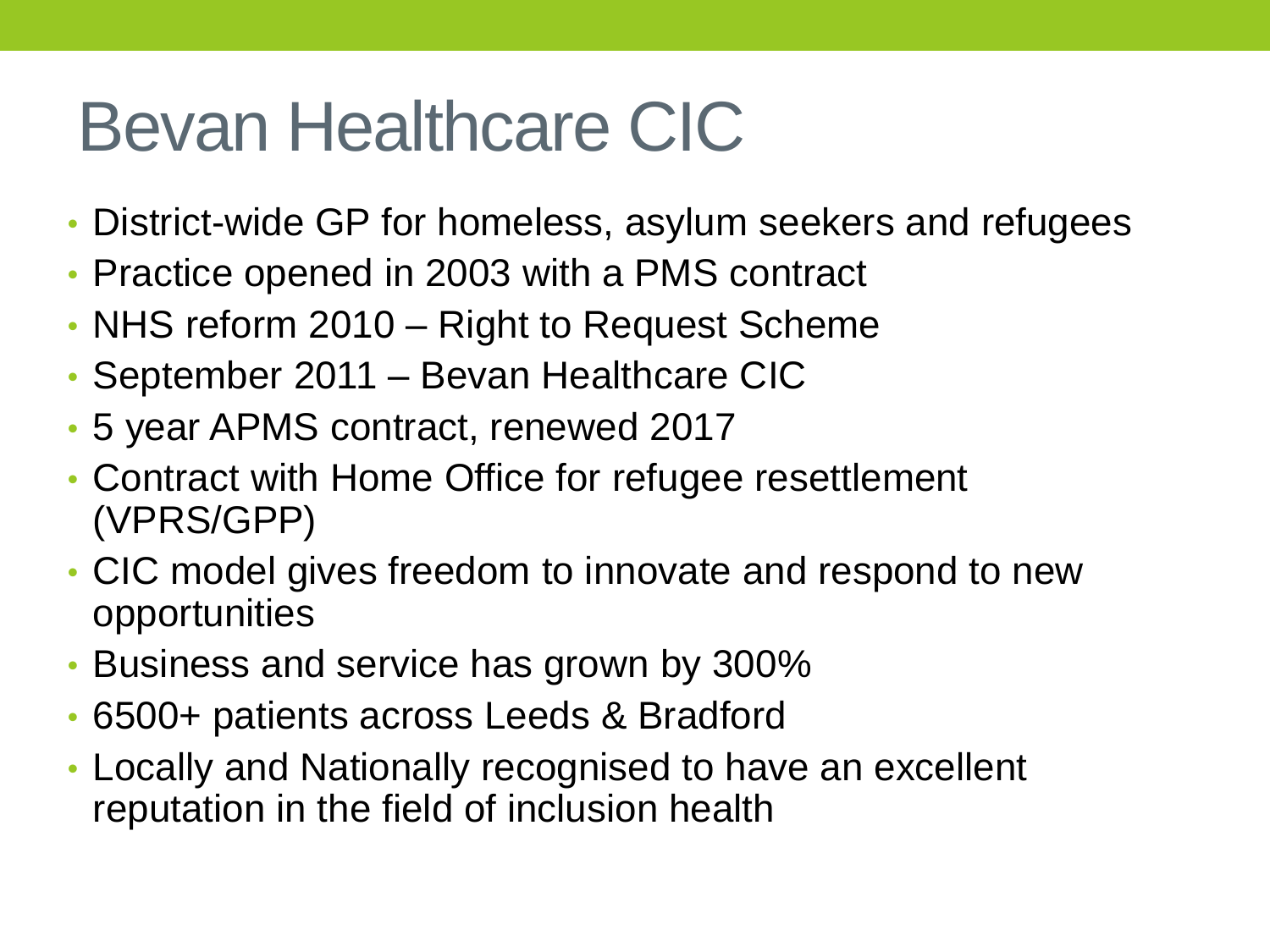# Homelessness in the UK

- **"Homeless people in the UK don't die from exposure. They die from treatable medical conditions." Dr Nigel Hewett, Medical Director, Pathway.**
- Homelessness is a very visible example of the inequality in our society and the fact that levels have been rising since 2010 is a symptom of the harsher place Britain has become for many people.
- Homeless people are more likely to die young average age of death for homeless men is 47, for homeless women its 43.
- Inverse Care Law (Tudor Hart, 1971) less likely to be accessing the services they require, including registering with a GP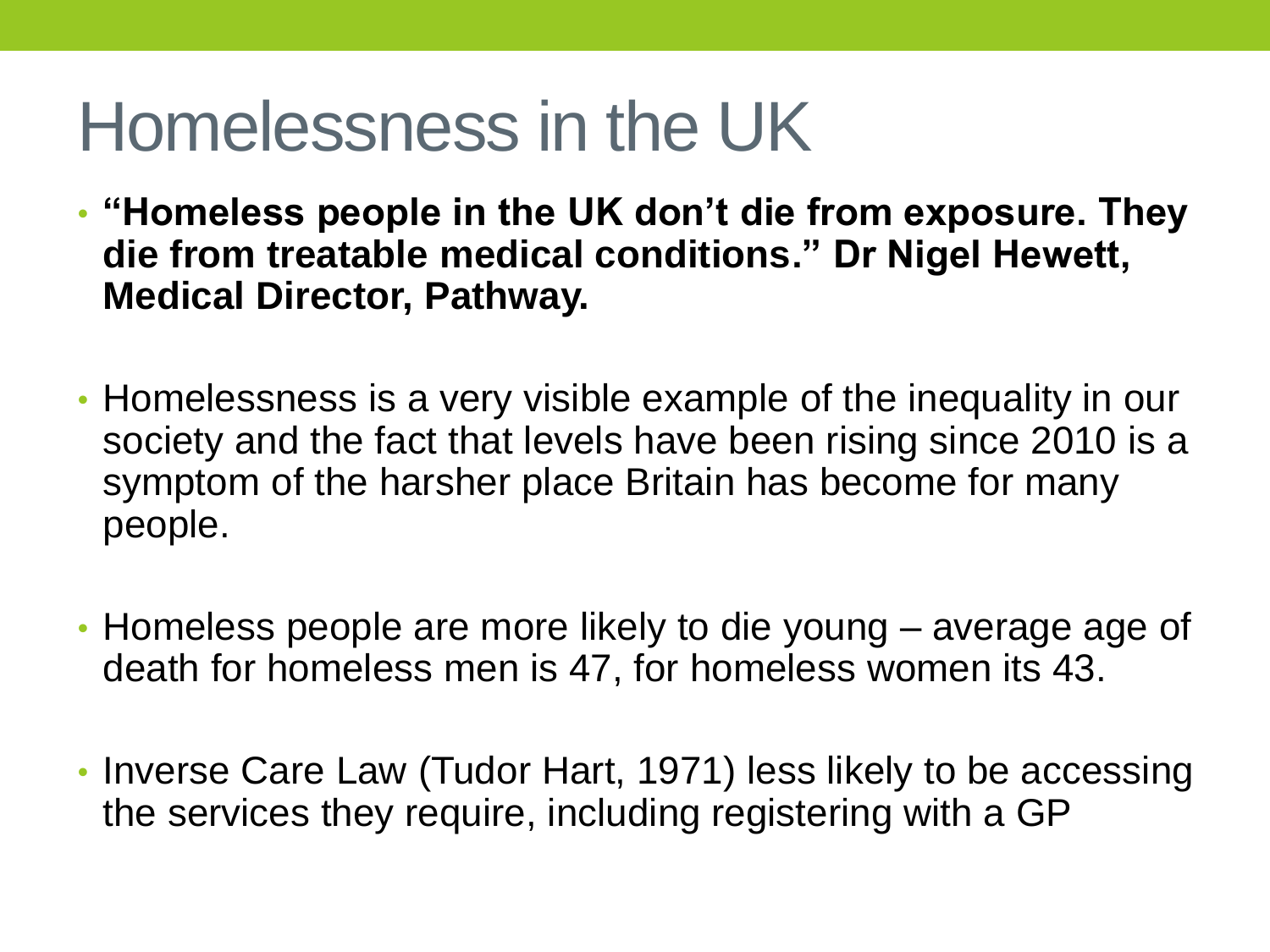### Innovation in response to need



- Street Medicine Team
- Bradford Bevan Pathway Team
- BRICSS (Intermediate Care)
- Thursday Late Clinic
- Wellbeing Centre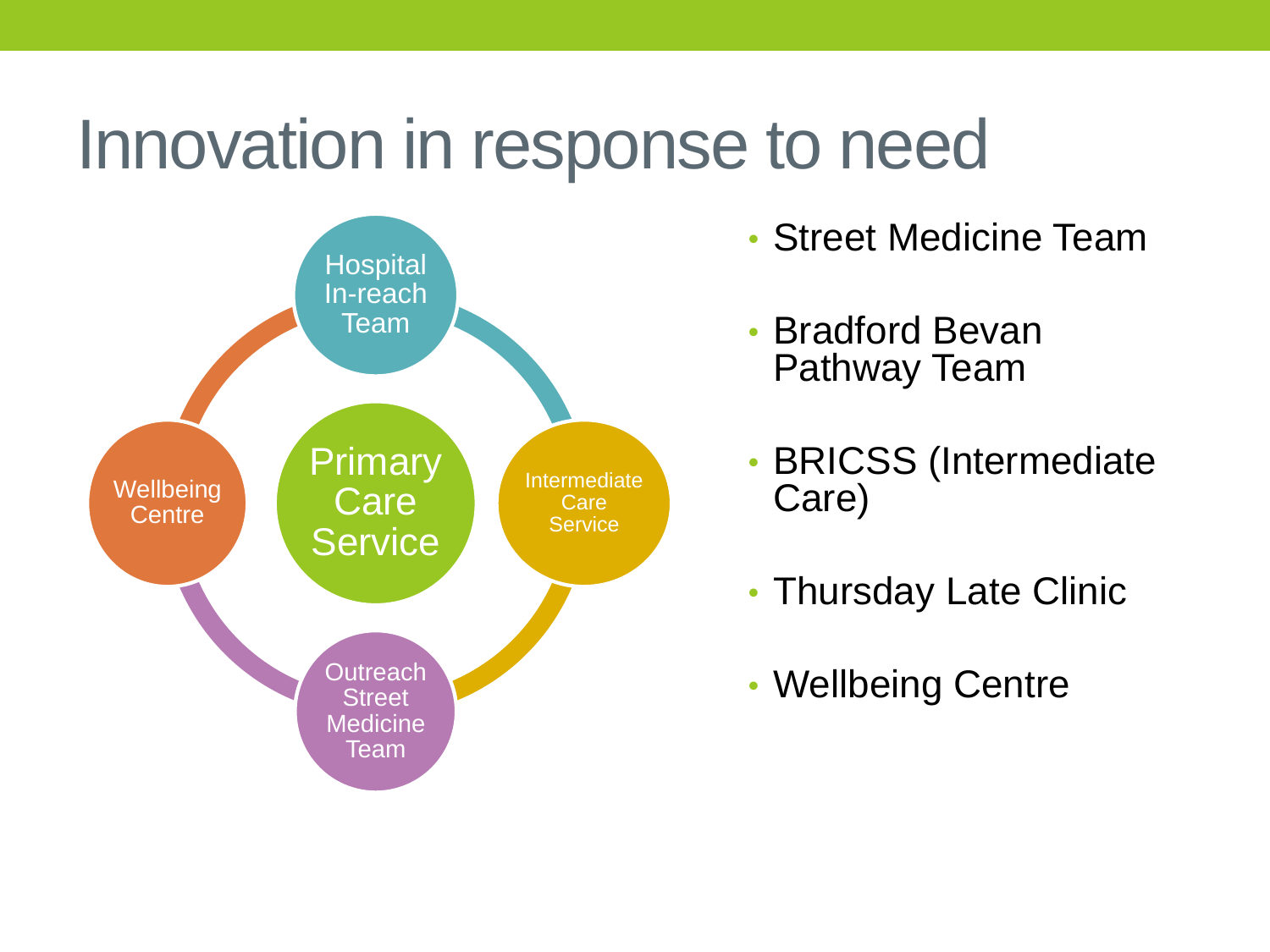### **Outcomes**

- CQC Outstanding 2016
- SMT: average 65% increase seen in the uptake of primary care services in the three months after first engagement with street medicine
- Pathway: 62% reduction in total in-patient and A&E costs estimated **£1 million saving in secondary care** since the commencement of the service in 2013
- BRICSS: yielding £2 to £4 return on £1 spent
- Good multi-disciplinary communication
- Effective resettlement to sustainable accommodation
- Safer medication management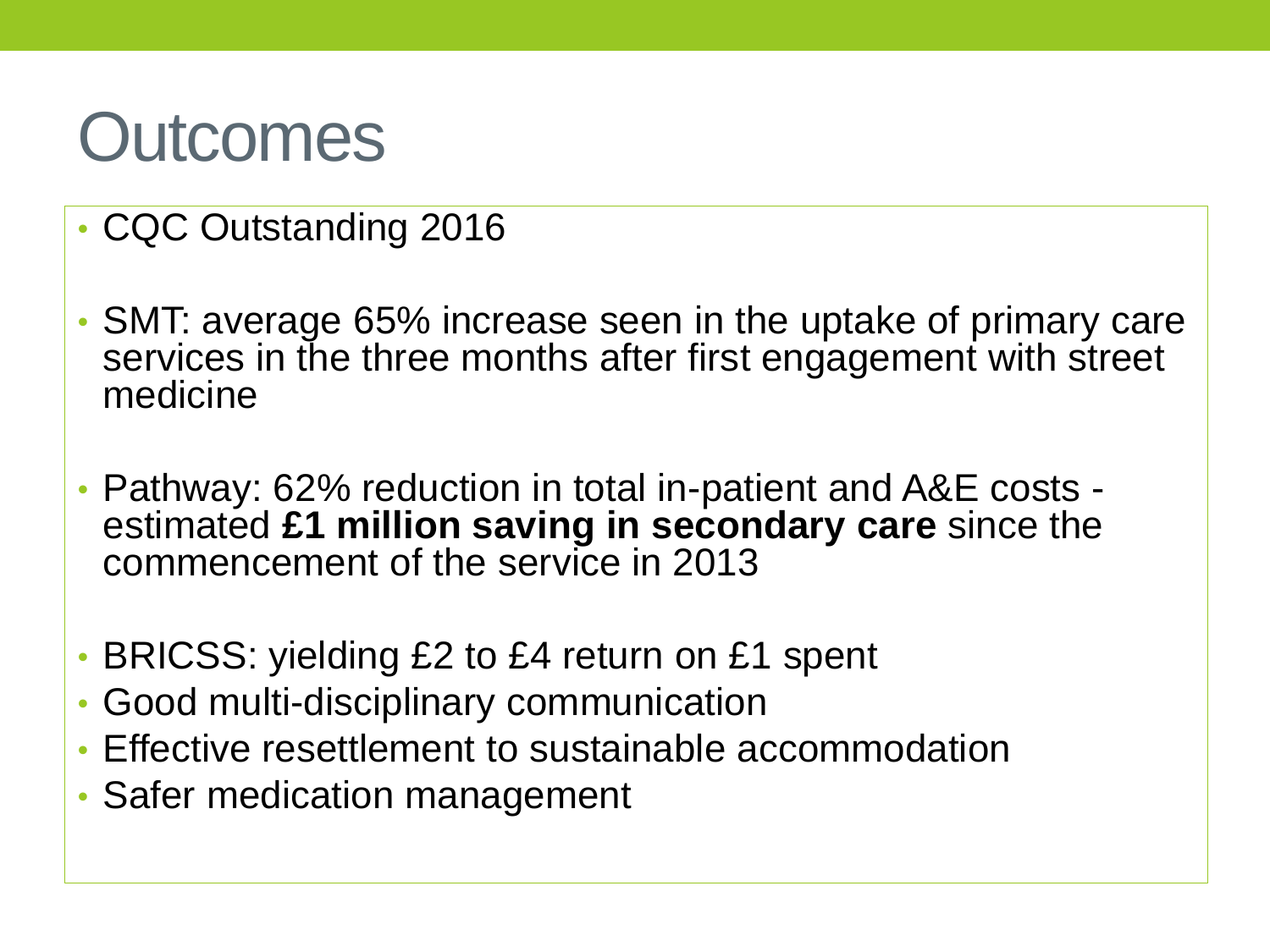# The Future

#### Empowerment

Codesigning services

Employee **Ownership**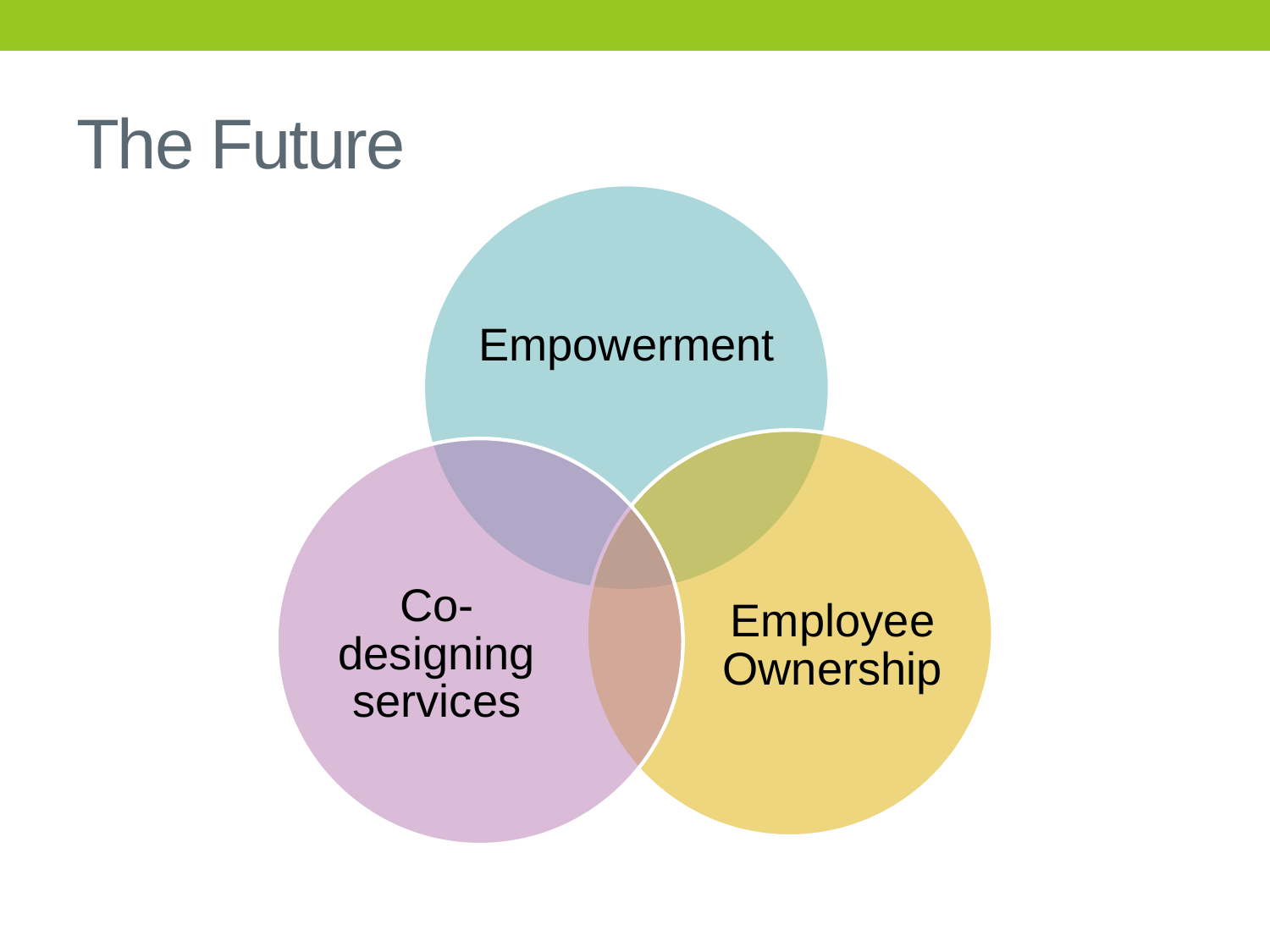

<http://www.bbc.co.uk/iplayer/episode/b094fgwy/inside-out-yorkshire-and-lincolnshire-11092017>